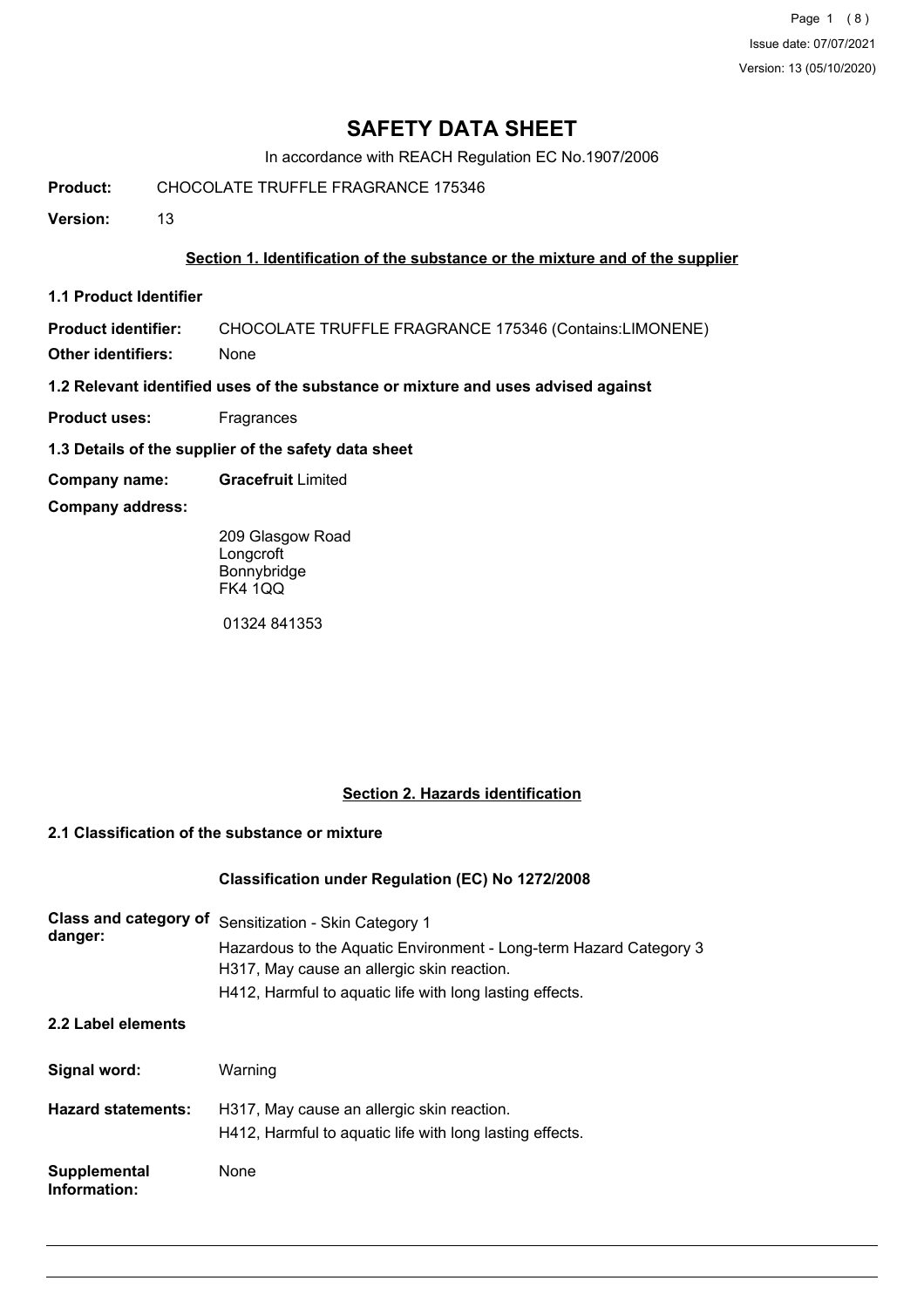Page 2 (8) Issue date: 07/07/2021 Version: 13 (05/10/2020)

# **SAFETY DATA SHEET**

In accordance with REACH Regulation EC No.1907/2006

**Product:** CHOCOLATE TRUFFLE FRAGRANCE 175346

**Version:** 13

**Precautionary statements:**

P272, Contaminated work clothing should not be allowed out of the workplace. P273, Avoid release to the environment. P280, Wear protective gloves/eye protection/face protection.

P302/352, IF ON SKIN: Wash with plenty of soap and water.

P333/313, If skin irritation or rash occurs: Get medical advice/attention.

P363, Wash contaminated clothing before reuse.

P261, Avoid breathing vapour or dust.

P501, Dispose of contents/container to approved disposal site, in accordance with local regulations.



**Other hazards:** Hydrocarbon Concentration %: 2.273%

# **Section 3. Composition / information on ingredients**

# **3.2 Mixtures**

**Pictograms:**

### **Contains:**

| <b>Name</b>                            | <b>CAS</b> | EC        | <b>REACH Registration</b><br>No. | $\frac{0}{0}$ | $ \mathsf{Classification}\ \mathsf{for} $<br>(CLP) 1272/2008               |
|----------------------------------------|------------|-----------|----------------------------------|---------------|----------------------------------------------------------------------------|
| <b>ILIMONENE</b>                       | 5989-27-5  | 227-813-5 |                                  | $1 - 5%$      | FL 3-SCI 2-SS 1B-AH<br>1-EH A1-EH C1; H226-<br>IH304-H315-H317-<br>IH410.- |
| <b>IETHYL</b><br><b>IHYDROXYPYRONE</b> | 4940-11-8  | 225-582-5 |                                  | $1 - 5%$      | ATO 4:H302.-                                                               |

**Substances with Community workplace exposure limits:**

| Name                     | <b>CAS</b> | — г<br>cc | $\mathbf{o}$<br>70 |
|--------------------------|------------|-----------|--------------------|
| <b>DIETHYL PHTHALATE</b> | 84-66-2    | 201-550-6 | 50-100%            |

**Substances that are persistent, bioaccumulative and toxic or very persistent and very bioaccumulative, greater than 0.1%:**

Not Applicable

# **Section 4. First-aid measures**

# **4.1 Description of first aid measures**

IF ON SKIN: Wash with plenty of soap and water.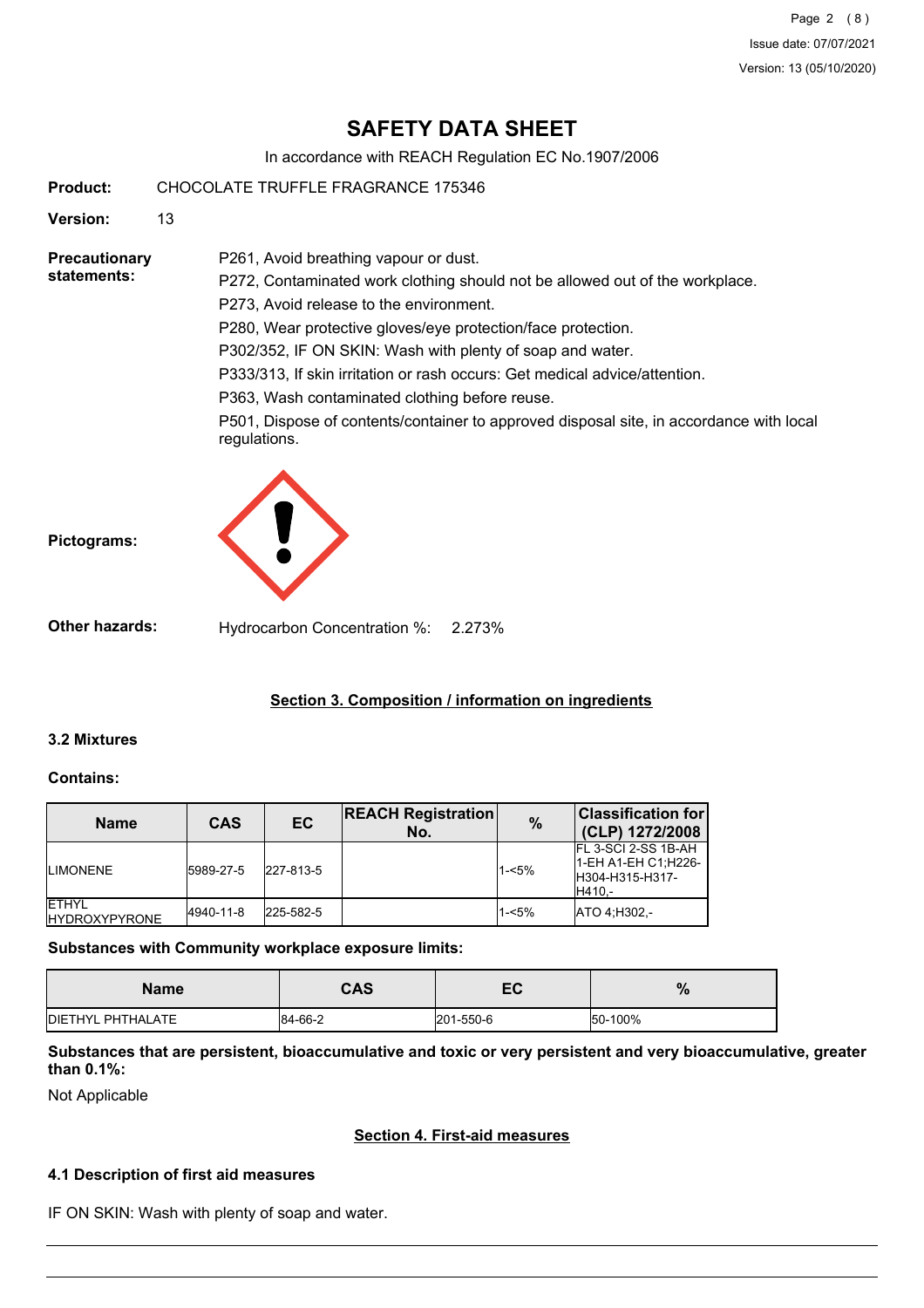Page 3 (8) Issue date: 07/07/2021 Version: 13 (05/10/2020)

# **SAFETY DATA SHEET**

In accordance with REACH Regulation EC No.1907/2006

**Product:** CHOCOLATE TRUFFLE FRAGRANCE 175346

**Version:** 13

### **4.2 Most important symptoms and effects, both acute and delayed**

May cause an allergic skin reaction.

### **4.3 Indication of any immediate medical attention and special treatment needed**

None expected, see Section 4.1 for further information.

### **SECTION 5: Firefighting measures**

### **5.1 Extinguishing media**

Suitable media: Carbon dioxide, Dry chemical, Foam.

### **5.2 Special hazards arising from the substance or mixture**

In case of fire, may be liberated: Carbon monoxide, Unidentified organic compounds.

### **5.3 Advice for fire fighters:**

In case of insufficient ventilation, wear suitable respiratory equipment.

## **Section 6. Accidental release measures**

### **6.1 Personal precautions, protective equipment and emergency procedures:**

Avoid inhalation. Avoid contact with skin and eyes. See protective measures under Section 7 and 8.

### **6.2 Environmental precautions:**

Keep away from drains, surface and ground water, and soil.

### **6.3 Methods and material for containment and cleaning up:**

Remove ignition sources. Provide adequate ventilation. Avoid excessive inhalation of vapours. Contain spillage immediately by use of sand or inert powder. Dispose of according to local regulations.

#### **6.4 Reference to other sections:**

Also refer to sections 8 and 13.

### **Section 7. Handling and storage**

### **7.1 Precautions for safe handling:**

Keep away from heat, sparks, open flames and hot surfaces. - No smoking. Use personal protective equipment as required. Use in accordance with good manufacturing and industrial hygiene practices. Use in areas with adequate ventilation Do not eat, drink or smoke when using this product.

### **7.2 Conditions for safe storage, including any incompatibilities:**

Store in a well-ventilated place. Keep container tightly closed. Keep cool. Ground/bond container and receiving equipment. Use explosion-proof electrical, ventilating and lighting equipment. Use only non-sparking tools. Take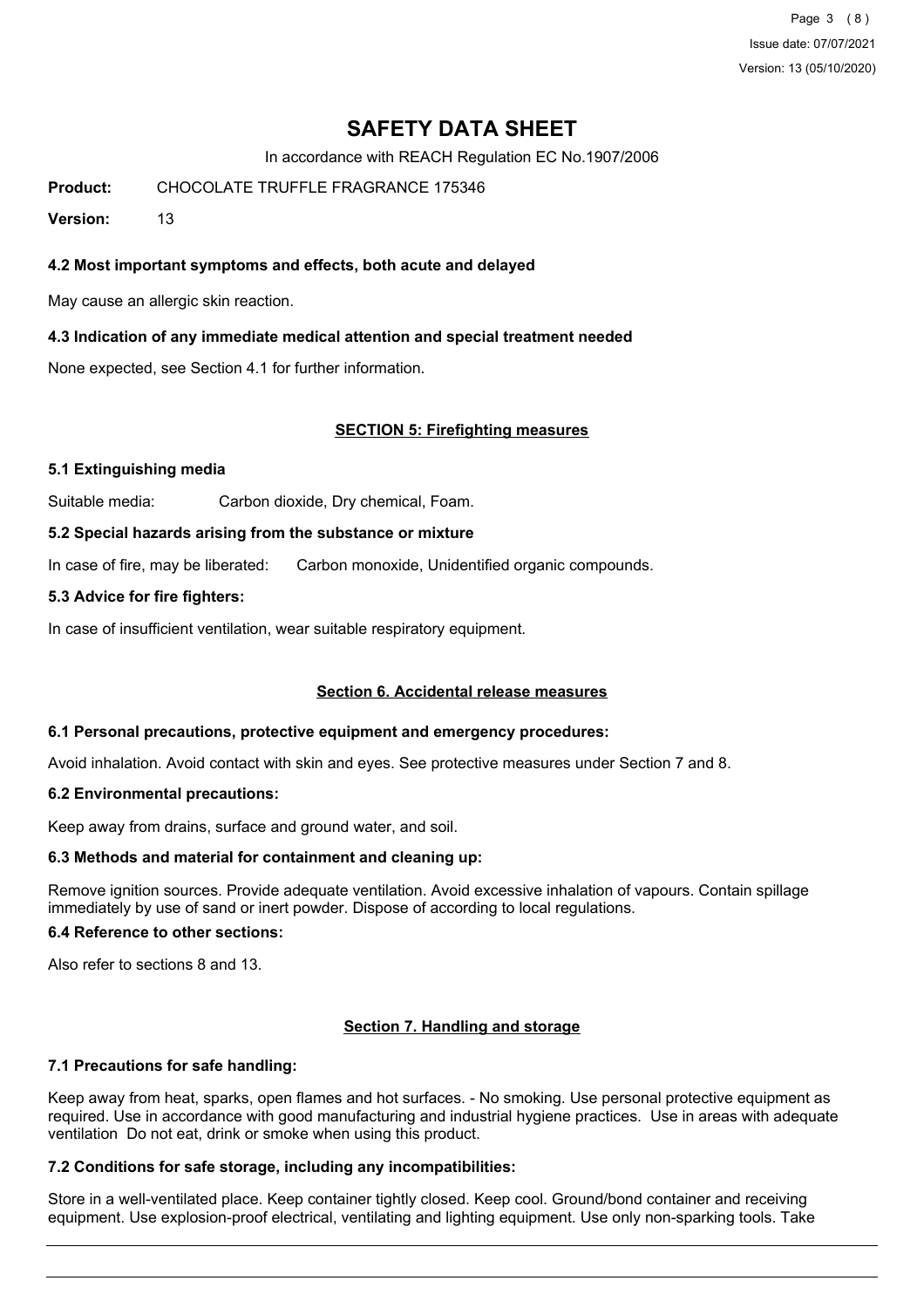Page 4 (8) Issue date: 07/07/2021 Version: 13 (05/10/2020)

# **SAFETY DATA SHEET**

In accordance with REACH Regulation EC No.1907/2006

**Product:** CHOCOLATE TRUFFLE FRAGRANCE 175346

**Version:** 13

precautionary measures against static discharge.

## **7.3 Specific end use(s):**

Fragrances: Use in accordance with good manufacturing and industrial hygiene practices.

# **Section 8. Exposure controls/personal protection**

## **8.1 Control parameters**

Workplace exposure limits:

| Ingredient                | <b>CAS</b> | EC                | <b>Description</b>                                       | Value |
|---------------------------|------------|-------------------|----------------------------------------------------------|-------|
|                           | 84-66-2    |                   | Long-term exposure limit (8-hour<br>$TWA)$ (mg/m3)       |       |
| <b>IDIETHYL PHTHALATE</b> |            | $ 201 - 550 - 6 $ | Short-term exposure limit (15-<br>$ $ minute $ $ (mg/m3) | 10    |

## **8.2 Exposure Controls**

## **Eye / Skin Protection**

Wear protective gloves/eye protection/face protection

### **Respiratory Protection**

Ensure adequate and ongoing ventilation is maintained in order to prevent build up of excessive vapour and to ensure occupational exposure limits are adhered to. If appropriate, and depending on your patterns and volumes of use, the following engineering controls may be required as additional protective measures: a) Isolate mixing rooms and other areas where this material is used or openly handled. Maintain these areas under negative air pressure relative to the rest of the plant. b) Employ the use of Personal protective equipment - an approved, properly fitted respirator with organic vapour cartridges or canisters and particulate filters. c) Use local exhaust ventilation around open tanks and other open sources of potential exposures in order to avoid excessive inhalation, including places where this material is openly weighed or measured. In addition, use general dilution ventilation of the work area to eliminate or reduce possible worker exposures. d) Use closed systems for transferring and processing this material.

Also refer to Sections 2 and 7.

### **Section 9. Physical and chemical properties**

# **9.1 Information on basic physical and chemical properties**

| Appearance:                     | Clear pale yellow to yellow liquid |
|---------------------------------|------------------------------------|
| Odour:                          | Not determined                     |
| <b>Odour threshold:</b>         | Not determined                     |
| pH:                             | Not determined                     |
| Melting point / freezing point: | Not determined                     |
| Initial boiling point / range:  | Not determined                     |
| <b>Flash point:</b>             | 85 °C                              |
| <b>Evaporation rate:</b>        | Not determined                     |
|                                 |                                    |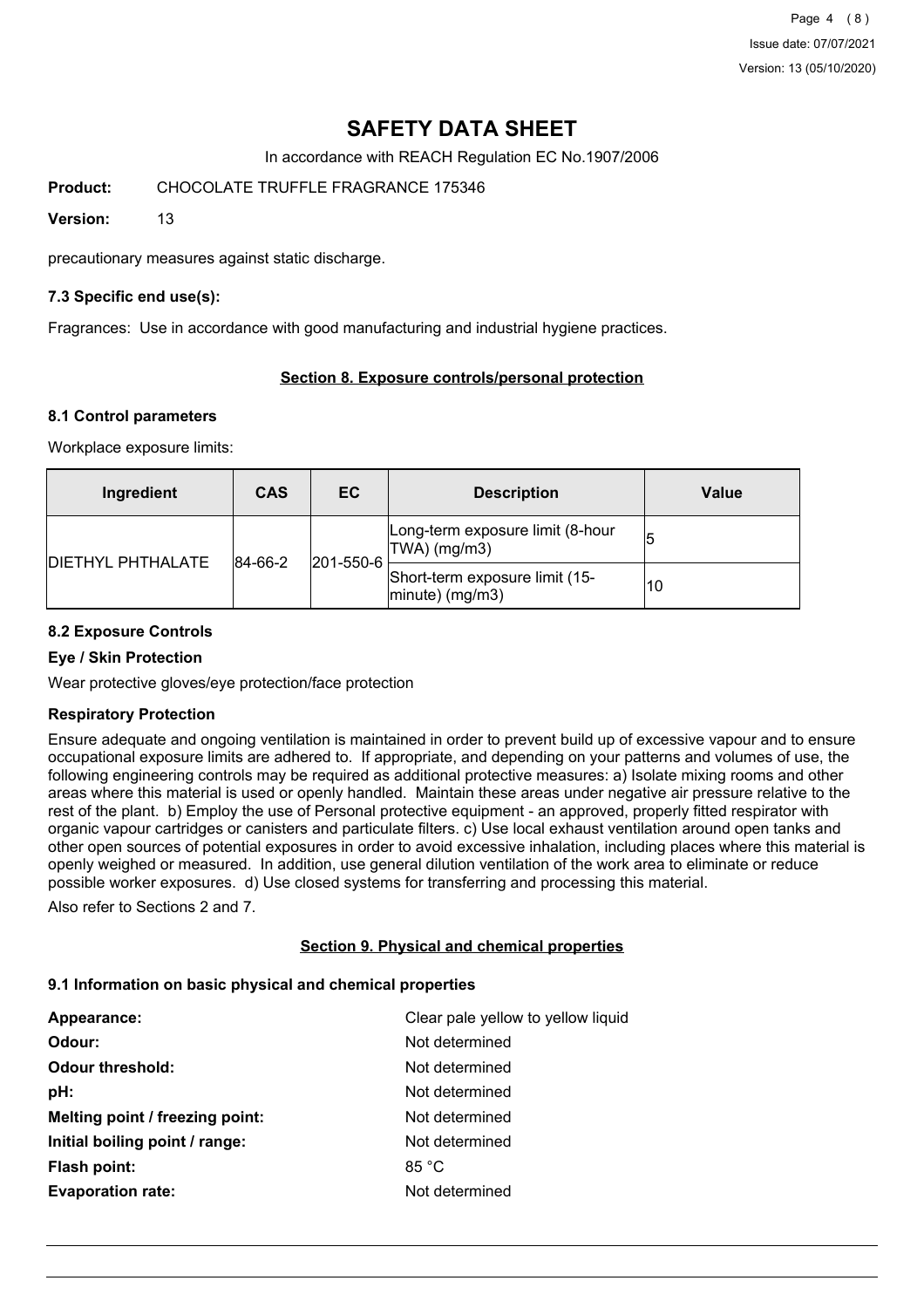Page 5 (8) Issue date: 07/07/2021 Version: 13 (05/10/2020)

# **SAFETY DATA SHEET**

In accordance with REACH Regulation EC No.1907/2006

**Product:** CHOCOLATE TRUFFLE FRAGRANCE 175346

**Version:** 13

| Flammability (solid, gas):                    | Not determined                               |
|-----------------------------------------------|----------------------------------------------|
| Upper/lower flammability or explosive limits: | Product does not present an explosion hazard |
| Vapour pressure:                              | 0.03767049 mmHg                              |
| Vapour density:                               | Not determined                               |
| <b>Relative density:</b>                      | 1.1200 - 1.1240                              |
| Solubility(ies):                              | Not determined                               |
| Partition coefficient: n-octanol/water:       | Not determined                               |
| Auto-ignition temperature:                    | Not determined                               |
| Decomposition temperature:                    | Not determined                               |
| <b>Viscosity:</b>                             | Not determined                               |
| <b>Explosive properties:</b>                  | Not expected                                 |
| <b>Oxidising properties:</b>                  | Not expected                                 |
|                                               |                                              |

**9.2 Other information:** None available

### **Section 10. Stability and reactivity**

## **10.1 Reactivity:**

Presents no significant reactivity hazard, by itself or in contact with water.

#### **10.2 Chemical stability:**

Good stability under normal storage conditions.

### **10.3 Possibility of hazardous reactions:**

Not expected under normal conditions of use.

### **10.4 Conditions to avoid:**

Avoid extreme heat.

### **10.5 Incompatible materials:**

Avoid contact with strong acids, alkalis or oxidising agents.

### **10.6 Hazardous decomposition products:**

Not expected.

### **Section 11. Toxicological information**

## **11.1 Information on toxicological effects**

This mixture has not been tested as a whole for health effects. The health effects have been calculated using the methods outlined in Regulation (EC) No 1272/2008 (CLP).

| <b>Acute Toxicity:</b>            | Based on available data the classification criteria are not met. |
|-----------------------------------|------------------------------------------------------------------|
| <b>Acute Toxicity Oral</b>        | >5000                                                            |
| <b>Acute Toxicity Dermal</b>      | Not Applicable                                                   |
| Acute Toxicity Inhalation         | Not Available                                                    |
| <b>Skin corrosion/irritation:</b> | Based on available data the classification criteria are not met. |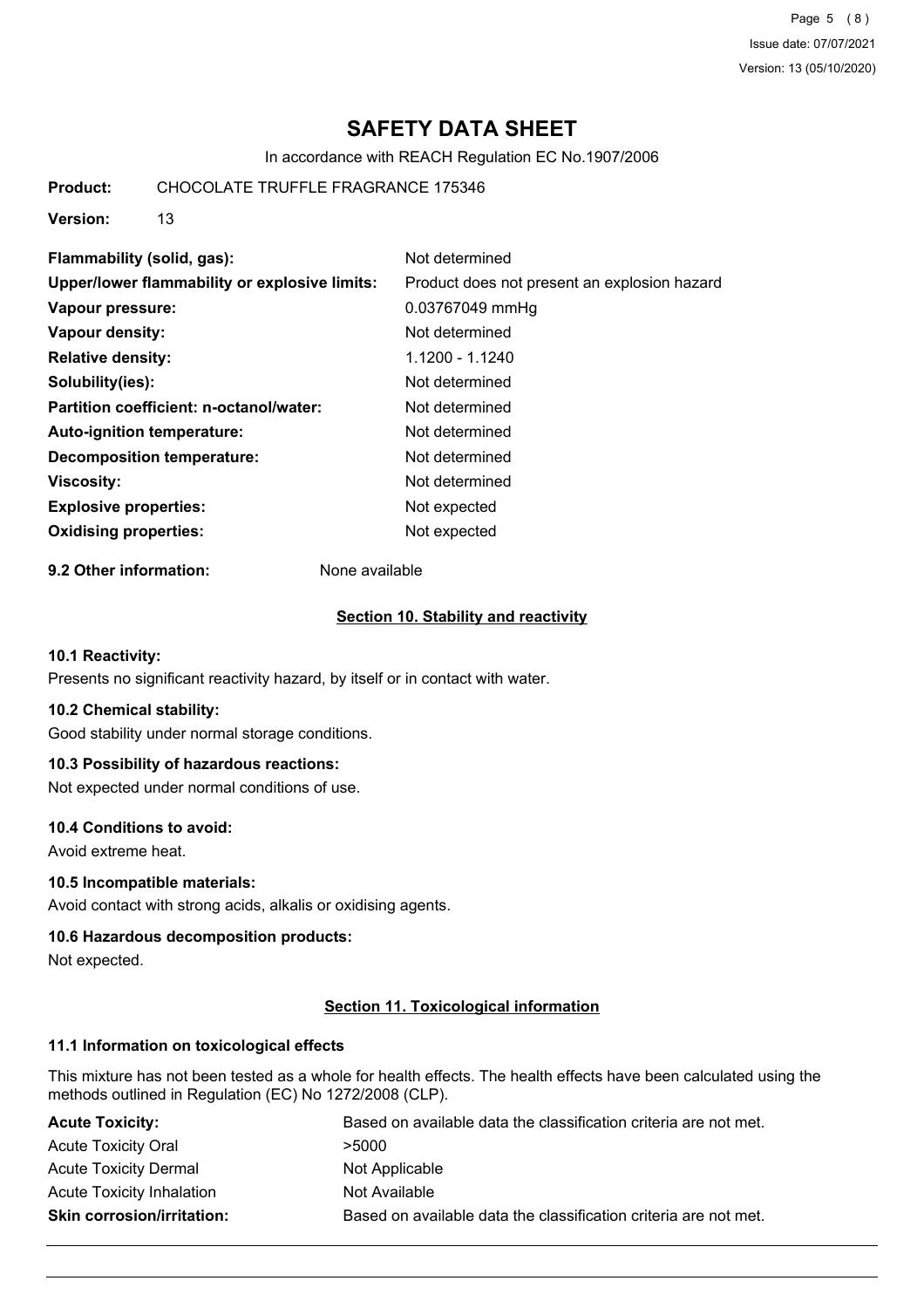# **SAFETY DATA SHEET**

In accordance with REACH Regulation EC No.1907/2006

**Product:** CHOCOLATE TRUFFLE FRAGRANCE 175346

**Version:** 13

| Serious eye damage/irritation:            | Based on available data the classification criteria are not met. |
|-------------------------------------------|------------------------------------------------------------------|
| <b>Respiratory or skin sensitisation:</b> | Sensitization - Skin Category 1                                  |
| Germ cell mutagenicity:                   | Based on available data the classification criteria are not met. |
| Carcinogenicity:                          | Based on available data the classification criteria are not met. |
| <b>Reproductive toxicity:</b>             | Based on available data the classification criteria are not met. |
| <b>STOT-single exposure:</b>              | Based on available data the classification criteria are not met. |
| <b>STOT-repeated exposure:</b>            | Based on available data the classification criteria are not met. |
| <b>Aspiration hazard:</b>                 | Based on available data the classification criteria are not met. |

### **Information about hazardous ingredients in the mixture**

| Ingredient                            | <b>CAS</b> | EC                | <b>LD50/ATE Oral</b> | <b>LD50/ATE</b><br>Dermal | LC50/ATE<br><b>Inhalation</b> | <b>LC50</b><br>Route |
|---------------------------------------|------------|-------------------|----------------------|---------------------------|-------------------------------|----------------------|
| <b>ETHYL</b><br><b>IHYDROXYPYRONE</b> | 4940-11-8  | $ 225 - 582 - 5 $ | 1200                 | Not available             | Not available                 | lNot<br>lavailable   |

Refer to Sections 2 and 3 for additional information.

## **Section 12. Ecological information**

**12.1 Toxicity:**

Harmful to aquatic life with long lasting effects.

| 12.2 Persistence and degradability: | Not available |
|-------------------------------------|---------------|
| 12.3 Bioaccumulative potential:     | Not available |
| 12.4 Mobility in soil:              | Not available |

**12.5 Results of PBT and vPvB assessment:**

This substance does not meet the PBT/vPvB criteria of REACH, annex XIII.

**12.6 Other adverse effects:** Not available

## **Section 13. Disposal considerations**

### **13.1 Waste treatment methods:**

Dispose of in accordance with local regulations. Avoid disposing into drainage systems and into the environment. Empty containers should be taken to an approved waste handling site for recycling or disposal.

## **Section 14. Transport information**

| 14.1 UN number:                    | Not classified                              |
|------------------------------------|---------------------------------------------|
| 14.2 UN Proper Shipping Name:      | $\blacksquare$                              |
| 14.3 Transport hazard class(es):   | Not classified                              |
| <b>Sub Risk:</b>                   | Not classified                              |
| 14.4. Packing Group:               | Not classified                              |
| <b>14.5 Environmental hazards:</b> | Not environmentally hazardous for transport |
| 14.6 Special precautions for user: | None additional                             |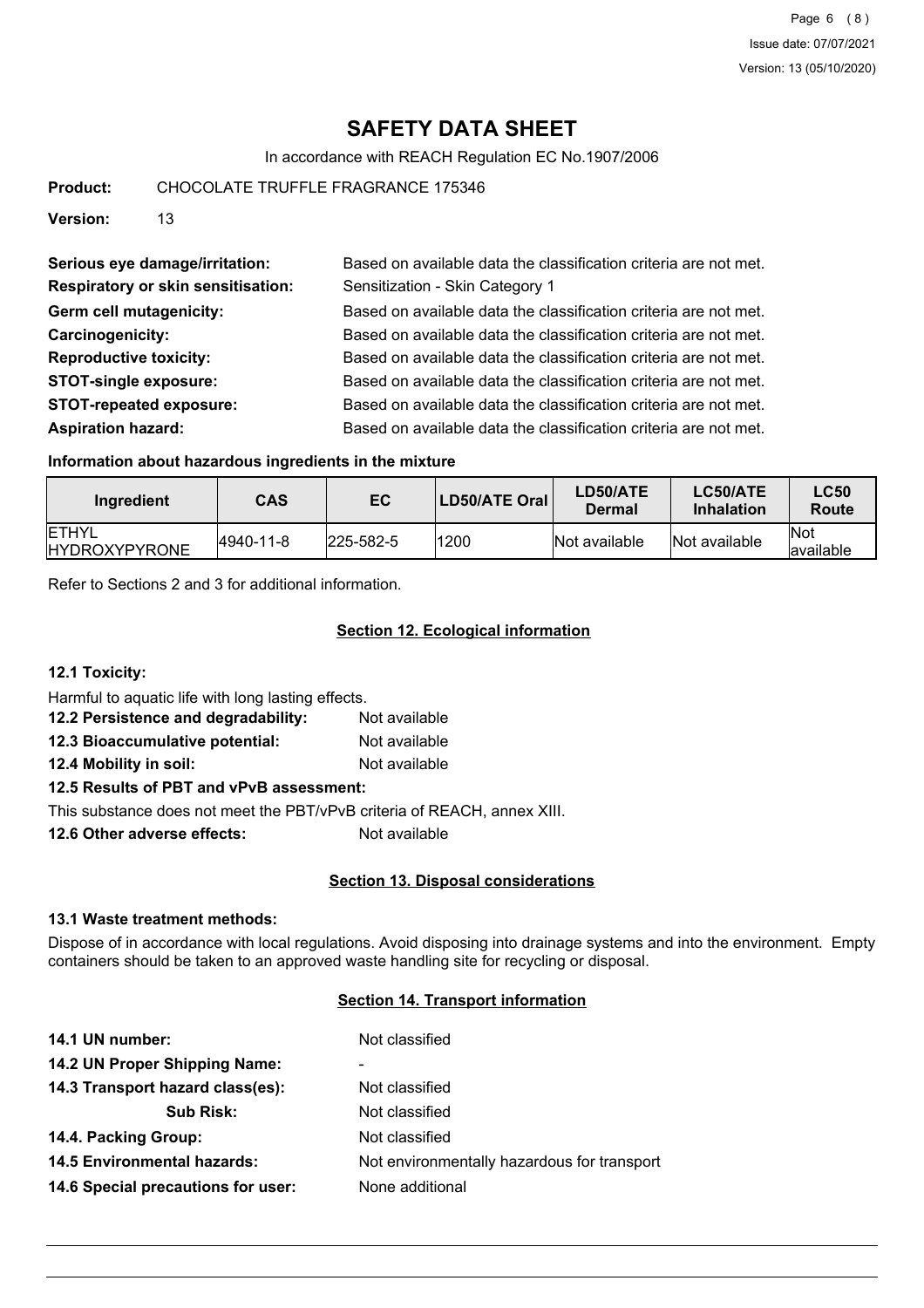Page 7 (8) Issue date: 07/07/2021 Version: 13 (05/10/2020)

# **SAFETY DATA SHEET**

In accordance with REACH Regulation EC No.1907/2006

# **Product:** CHOCOLATE TRUFFLE FRAGRANCE 175346

**Version:** 13

# **14.7 Transport in bulk according to Annex II of MARPOL73/78 and the IBC Code:**

Not classified

## **Section 15. Regulatory information**

# **15.1 Safety, health and environmental regulations/legislation specific for the substance or mixture** None additional

## **15.2 Chemical Safety Assessment**

A Chemical Safety Assessment has not been carried out for this product.

# **Section 16. Other information Concentration % Limits:** EH C3=11.39% EDI 2A=58.82% SS 1=45.57% **Total Fractional Values:** EH C3=8.78 EDI 2A=1.70 SS 1=2.19

### **Key to revisions:**

Information about hazardous ingredients in the mixture SECTION 3: Composition/information on ingredients Workplace exposure limits

### **Key to abbreviations:**

| Abbreviation     | <b>Meaning</b>                                                           |
|------------------|--------------------------------------------------------------------------|
| AH <sub>1</sub>  | <b>Aspiration Hazard Category 1</b>                                      |
| ATO 4            | Acute Toxicity - Oral Category 4                                         |
| <b>EHA1</b>      | Hazardous to the Aquatic Environment - Acute Hazard Category 1           |
| EH <sub>C1</sub> | Hazardous to the Aquatic Environment - Long-term Hazard Category 1       |
| FL <sub>3</sub>  | Flammable Liquid, Hazard Category 3                                      |
| H226             | Flammable liquid and vapour.                                             |
| H302             | Harmful if swallowed.                                                    |
| H304             | May be fatal if swallowed and enters airways.                            |
| H315             | Causes skin irritation.                                                  |
| H317             | May cause an allergic skin reaction.                                     |
| H410             | Very toxic to aquatic life with long lasting effects.                    |
| P210             | Keep away from heat, sparks, open flames and hot surfaces. - No smoking. |
| P233             | Keep container tightly closed.                                           |
| P240             | Ground/bond container and receiving equipment.                           |
| P241             | Use explosion-proof electrical, ventilating and lighting equipment.      |
| P242             | Use only non-sparking tools.                                             |
| P243             | Take precautionary measures against static discharge.                    |
| P261             | Avoid breathing vapour or dust.                                          |
| P264             | Wash hands and other contacted skin thoroughly after handling.           |
| P270             | Do not eat, drink or smoke when using this product.                      |
| P272             | Contaminated work clothing should not be allowed out of the workplace.   |